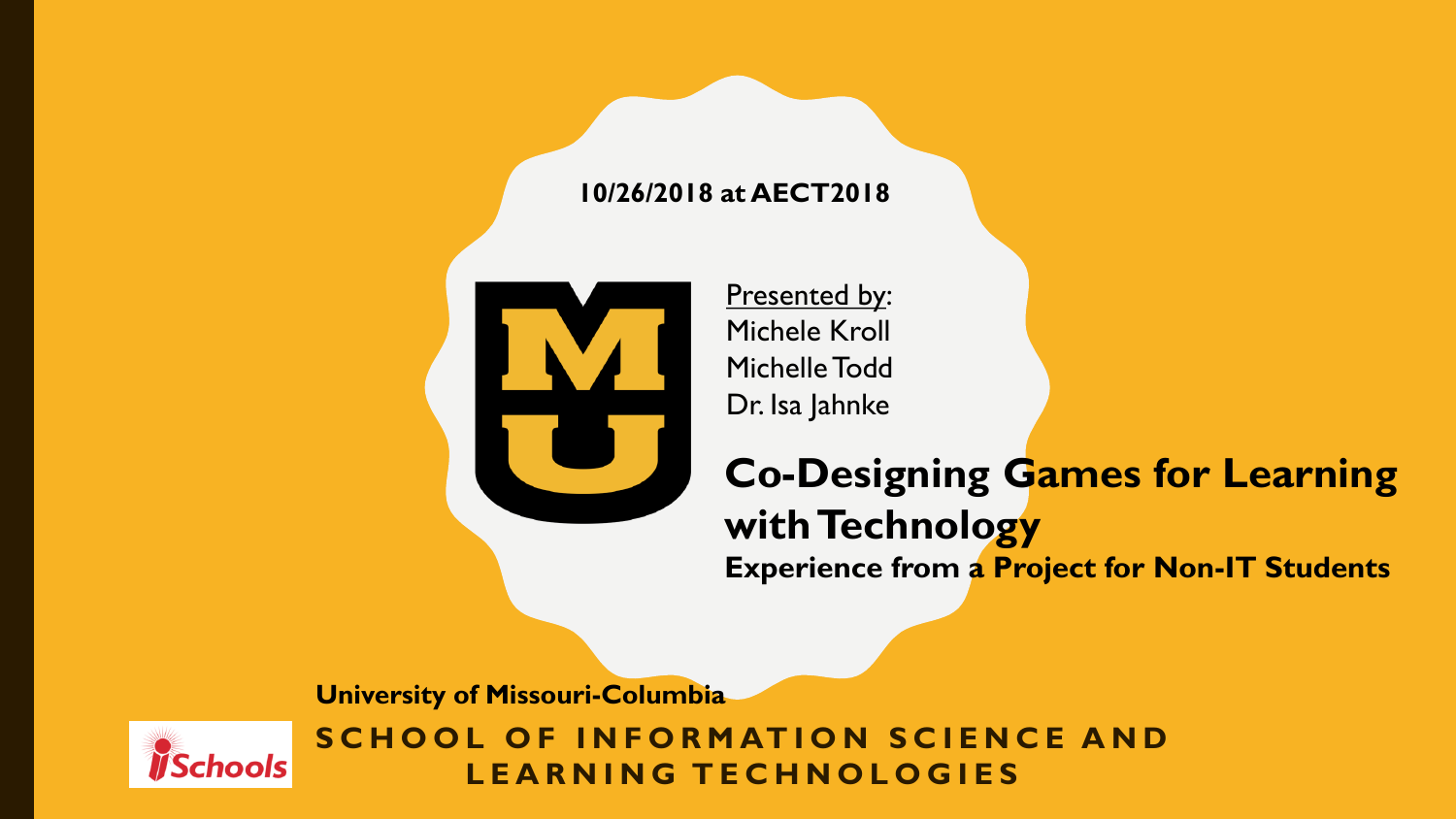### RESEARCH PROBLEM: NON-IT STUDENTS, THEY WANT TO DESIGN/DEVELOP GAME-BASED LEARNING

 $\Box$  New technologies have made it easier to develop new or extend existing apps, even for non-technical people (Francese et al., 2017; Tepper, 2016)

 However, little is known about how learners outside of Computer Science (CS) or Information Technology (IT) engage in mobile app development (Barr & Stephenson, 2011).

 $\Box$  We developed an open hybrid course to simulate a real-world iterative IT project cycle with design, development and testing (Buchanan, 1992; Gibbons, 2016).

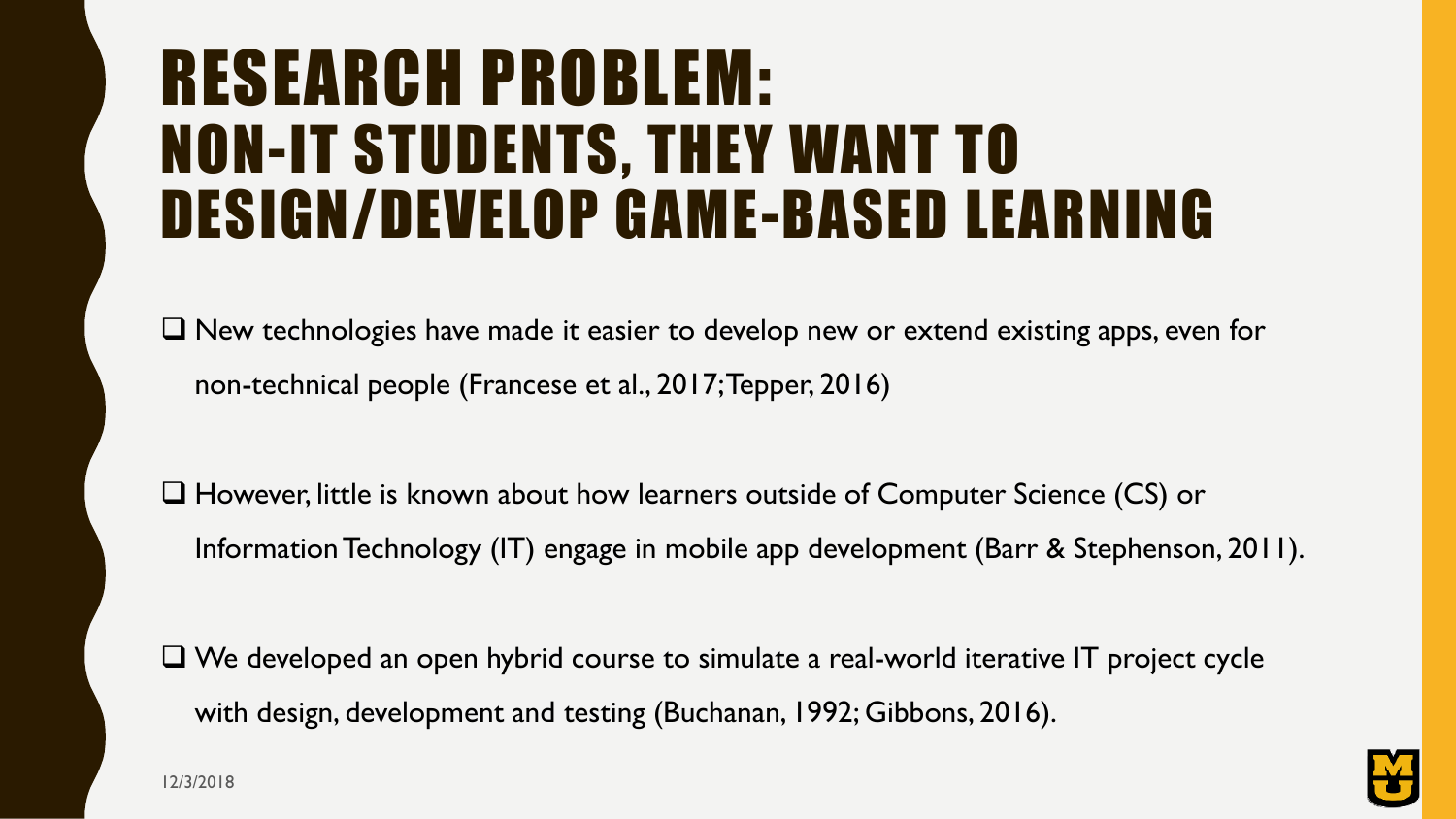#### CHANGE FROM TRADITIONAL TEACHING APPROACHES TO CrossActionSpaces



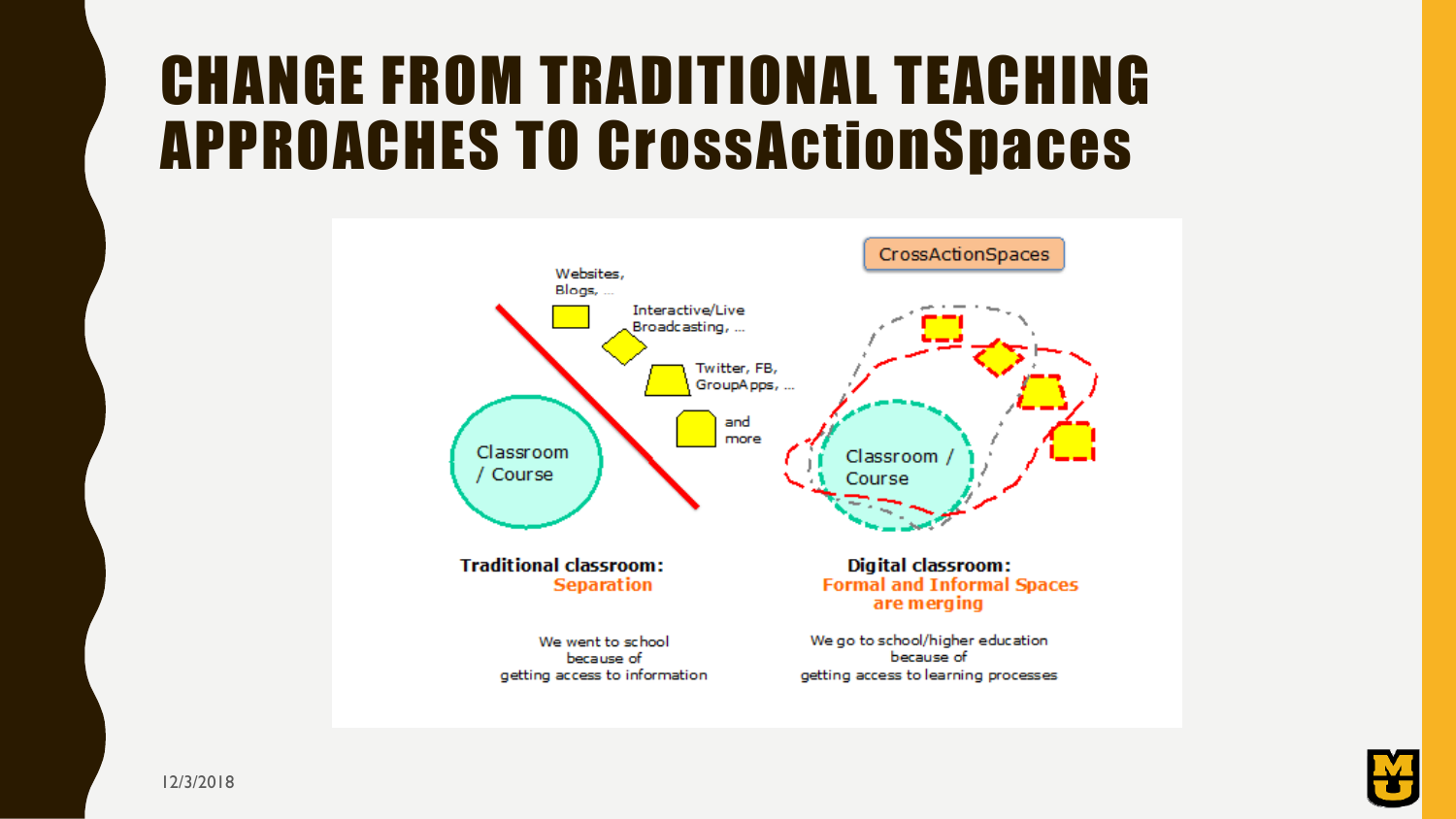#### STUDENT ROLES FROM CONSUMER AND PRODUCER TO CO-DESIGNER OF LEARNING

| <b>Student Roles</b>                | <b>Description</b>                                                                                      | <b>Example(s)</b>                                                       |
|-------------------------------------|---------------------------------------------------------------------------------------------------------|-------------------------------------------------------------------------|
| <b>Consumers of</b>                 | Traditional; students are                                                                               | Lecture-based,                                                          |
| information                         | listening, surface learning                                                                             | <b>Routine learning</b>                                                 |
| Active,<br>pro-sumers,<br>producers | Teachers design for<br>students to be in active<br>roles (e.g., discussants,<br>collaborative learning) | Learning by assignments<br>focused on problem<br>solving; seminar style |
| (Co-)Designers<br>of learning       | Students are not only<br>prosumers of information<br>but do design their learning,<br>deep learning     | Learning expeditions;<br>connecting classroom<br>learning to the world  |

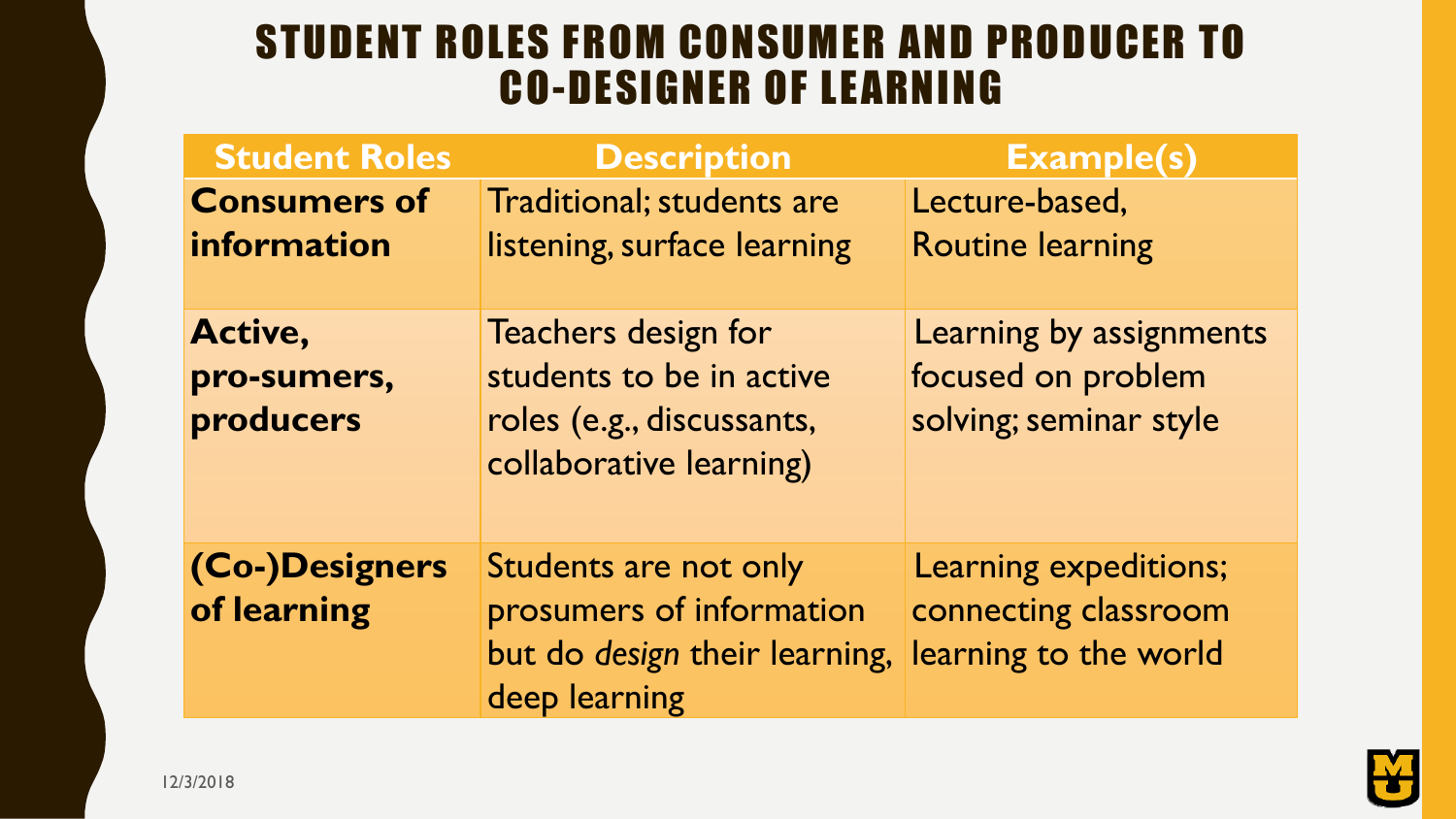# RESEARCH QUESTION

How do higher education students from Non-IT programs experience the development of an *IT product\*\*\** in small groups?

*Sub Questions:* What roles do students take on during the project, and do they change?

What do non-IT students perceive as challenges while collaboratively designing the digital game?

**--> Does our course design support students to become co-designers of learning? If yes, to what extent and how?**

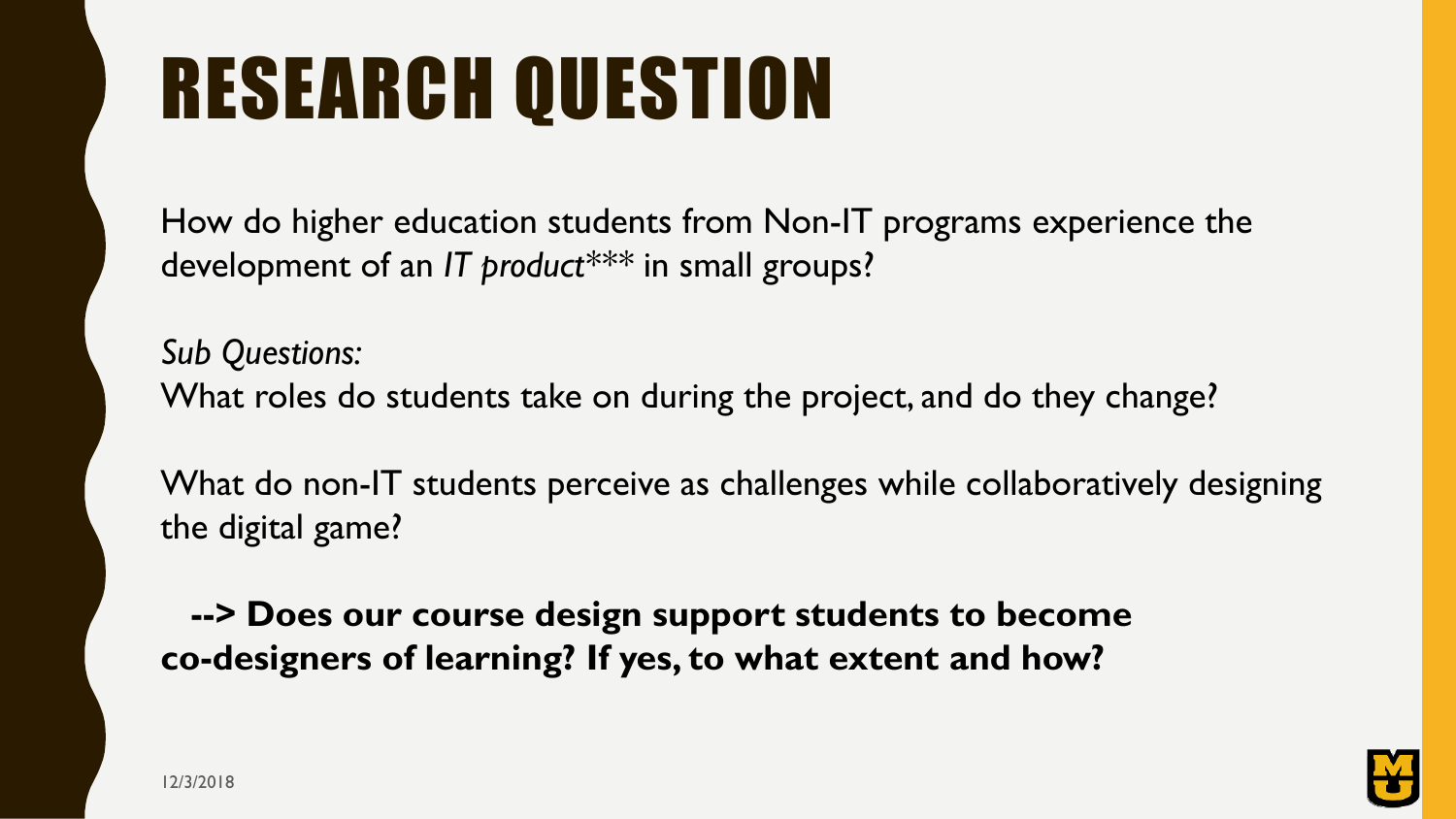### **RESEARCH DESIGN:**

To answer our research question: We developed an open hybrid **course** to simulate a IT project cycle with design, development and testing

(Buchanan, 1992; Gibbons, 2016).



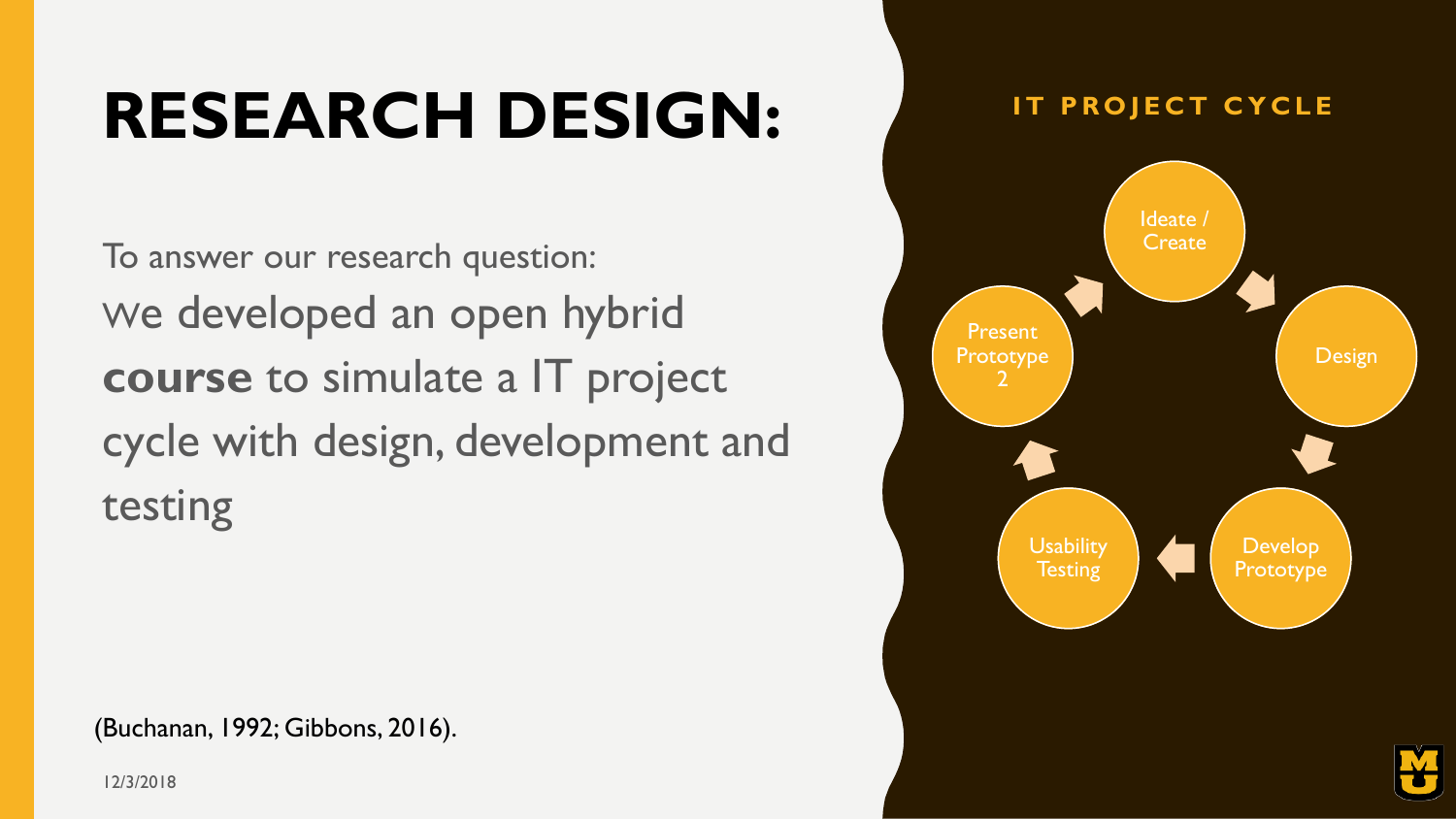# OPEN HYBRID COURSE

- 16-weeks, Fall 2017
- Interdisciplinary groups with 3 to 5 students -- group coordinator chosen
- Project Task: Develop a 'game for learning': interactive, location-based
- Platform choices:
	- Open source platform ARIS
	- Commercialized platform GuidiGo
- Organized along 5 meetings
	- Ideate, design, develop prototype 1, usability testing, prototype 2
	- Coordination in-between: left to students
	- Students used Slack as a communication tool within the teams

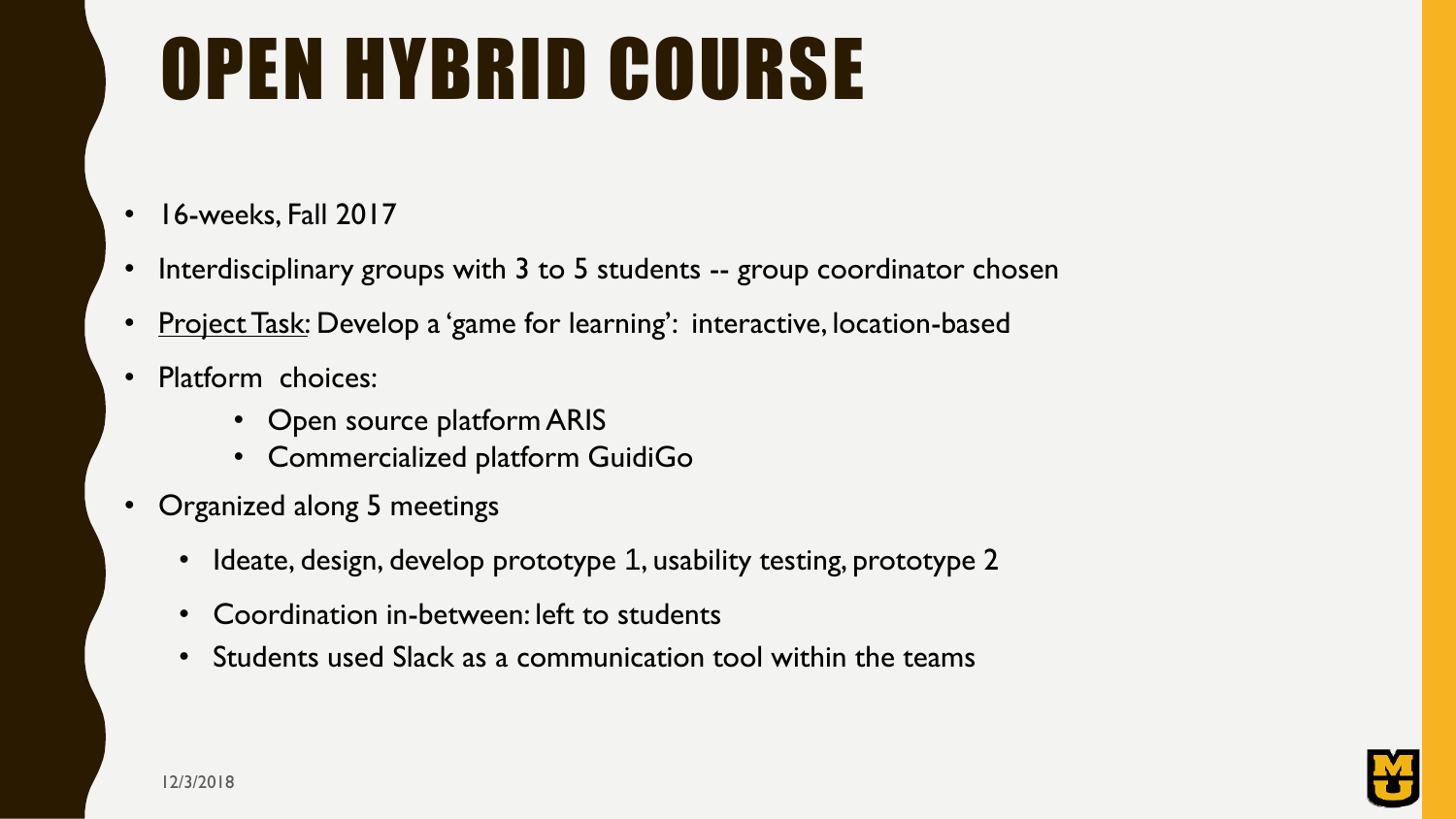## CHARACTERISTICS OF PARTICIPANTS

| Group                   | <b>Country</b> | Gender | <b>Undergrad/Grad</b> | Program                     | <b>Experience with IT projects</b> |
|-------------------------|----------------|--------|-----------------------|-----------------------------|------------------------------------|
|                         | Vietnam        | Female | Doctoral Progr.       | Learning Techn.             | No experience in IT projects       |
|                         | <b>USA</b>     | Female | <b>B.S.</b>           | Engineering                 | Limited experience in IT           |
|                         | China          | Male   | <b>B.S.</b>           | <b>Computer Science</b>     | Limited experience in IT           |
| $\overline{\mathbf{2}}$ | China          | Male   | Doctoral Progr.       | Learning Techn.             | Limited experience in IT           |
|                         | China          | Male   | <b>B.S.</b>           | <b>Business</b>             | No experience in IT projects       |
|                         | China          | Female | <b>B.S.</b>           | Journalism                  | No experience in IT projects       |
|                         | China          | Female | <b>B.S.</b>           | <b>Nutrition/Fitness</b>    | No experience in IT projects       |
|                         | China          | Female | B.S.                  | Comm. / Marketing           | No experience in IT projects       |
|                         | <b>USA</b>     | Male   | M.S.                  | <b>Library Science</b>      | No experience in IT projects       |
|                         | <b>USA</b>     | Male   | M.S.                  | <b>Educational Techn.</b>   | No experience in IT projects       |
|                         | Iran           | Female | Doctoral Progr.       | Learning Techn.             | No experience in IT projects       |
|                         | China          | Female | Doctoral Progr.       | Marketing                   | No experience in IT projects       |
|                         | <b>USA</b>     | Female | Doctoral Progr.       | Learning Techn.             | No experience in IT projects       |
|                         | <b>USA</b>     | Female | <b>B.S.</b>           | <b>Digital Storytelling</b> | Limited experience in IT           |

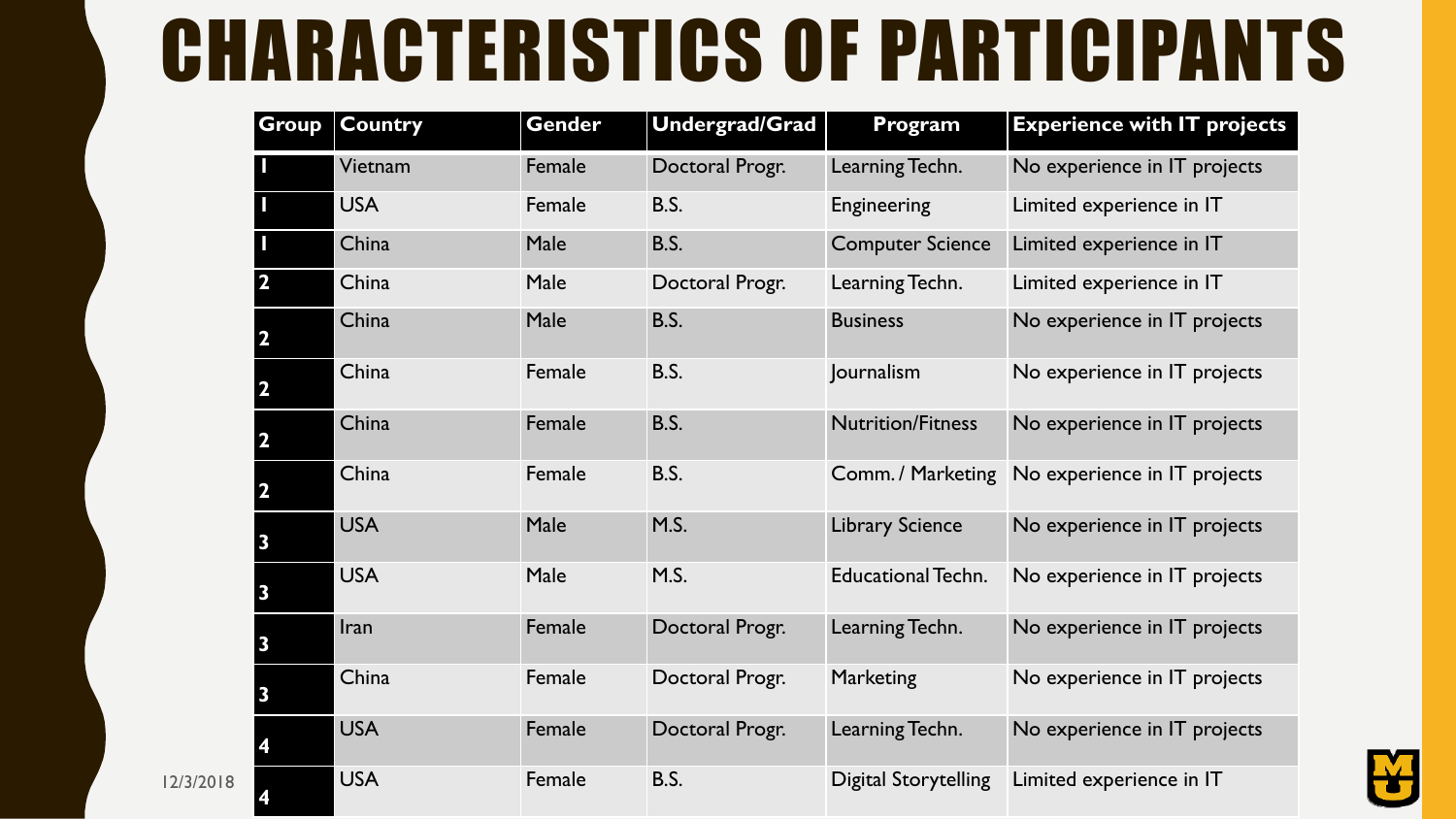

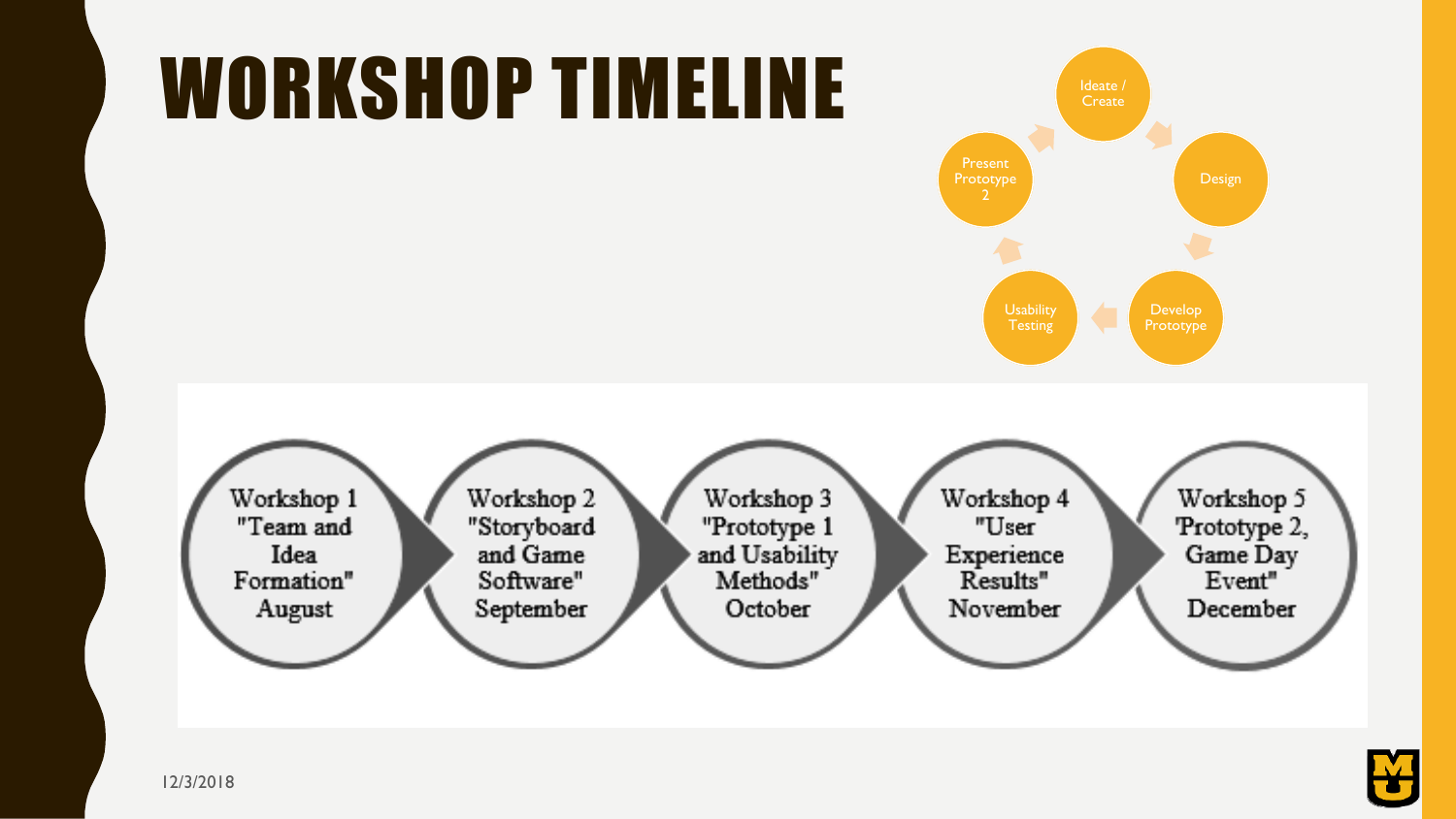# DIGITAL PROTOTYPES



#### **Word Scramble**

Getting to know campus *After completing, users unscramble the final word*



**Mizzou –Why me?** MU Campus History *Find clues to understand the campus*





#### **Libway**

Library

*A digital robot helps students to find their way and locate books*



#### **Ethical dilemma**

Ehtical theories in practice *AI has taken over campus. Your decisions will effect everyone on campus on this story-based game*



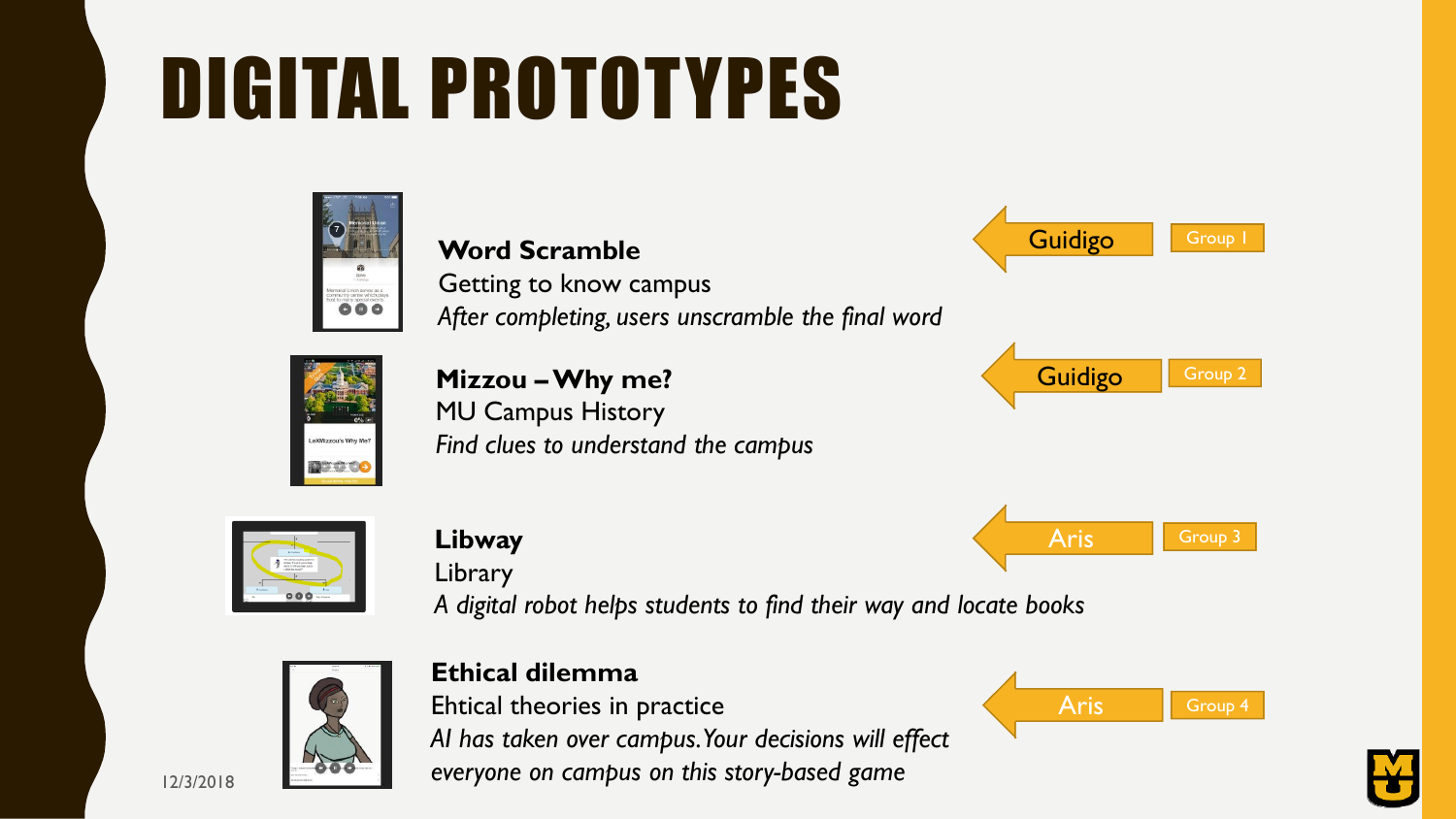## DATA COLLECTED



(Merriam & Tisdell, 2016) (Yin, 2018)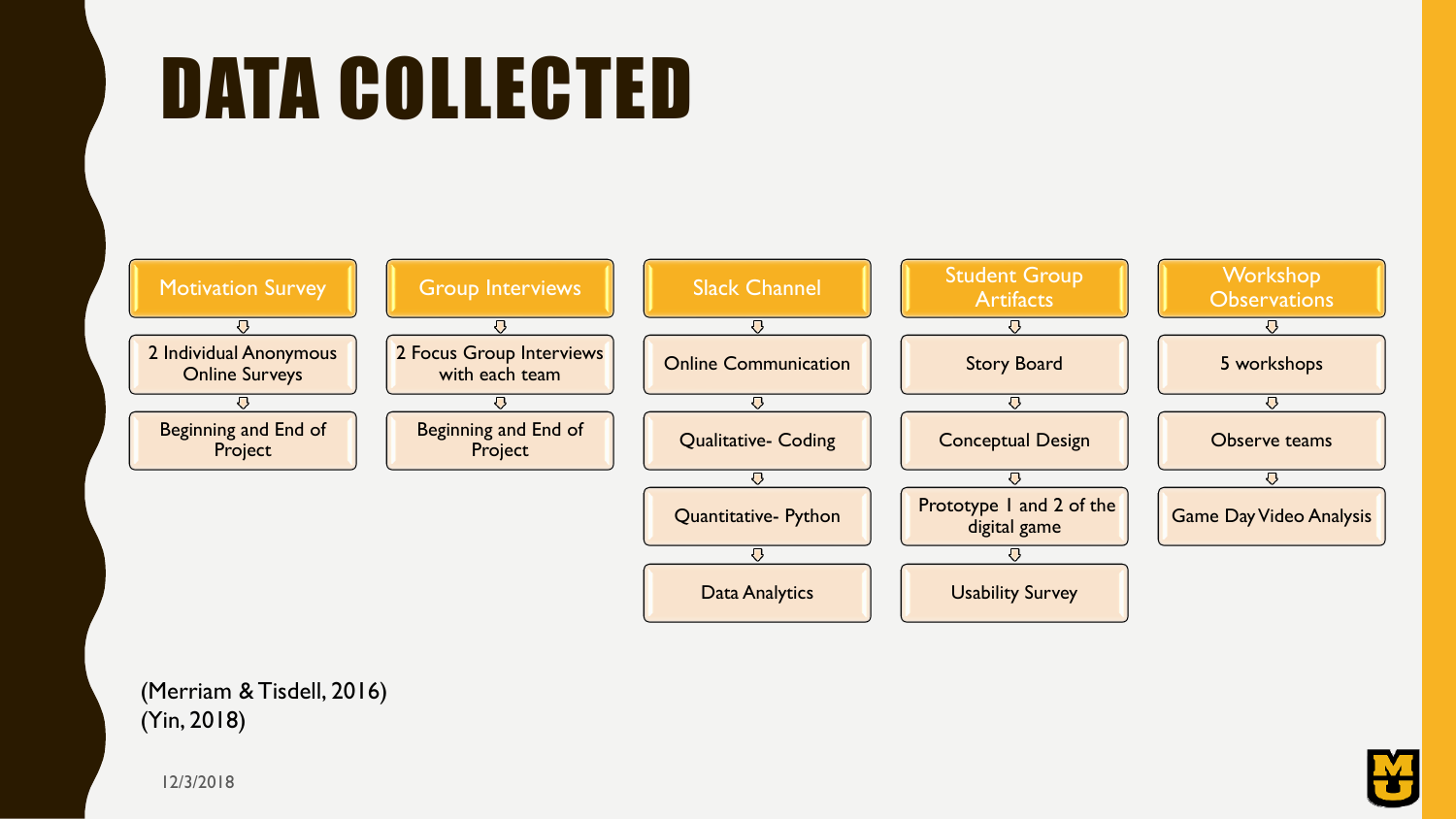## DATA ANALYSIS

- **Thematic Analysis** (Yin, 1989)
- Background: Learning occurs when socially collaborating to construct knowledge; collaborative

knowledge creation (Stahl, 2002; Koschmann, & Suthers, 2006, Morch et al, 2015)

• To capture user experience and group interaction,

we applied the role theory by Jahnke (2010), four aspects guided our analysis:

- *a) Roles – Social position of a person (student) within group*
- *b) Actions – Tasks, responsibilities*
- *c) Informal/formal and implicit expectations*
- *d) Interactions, role playing*

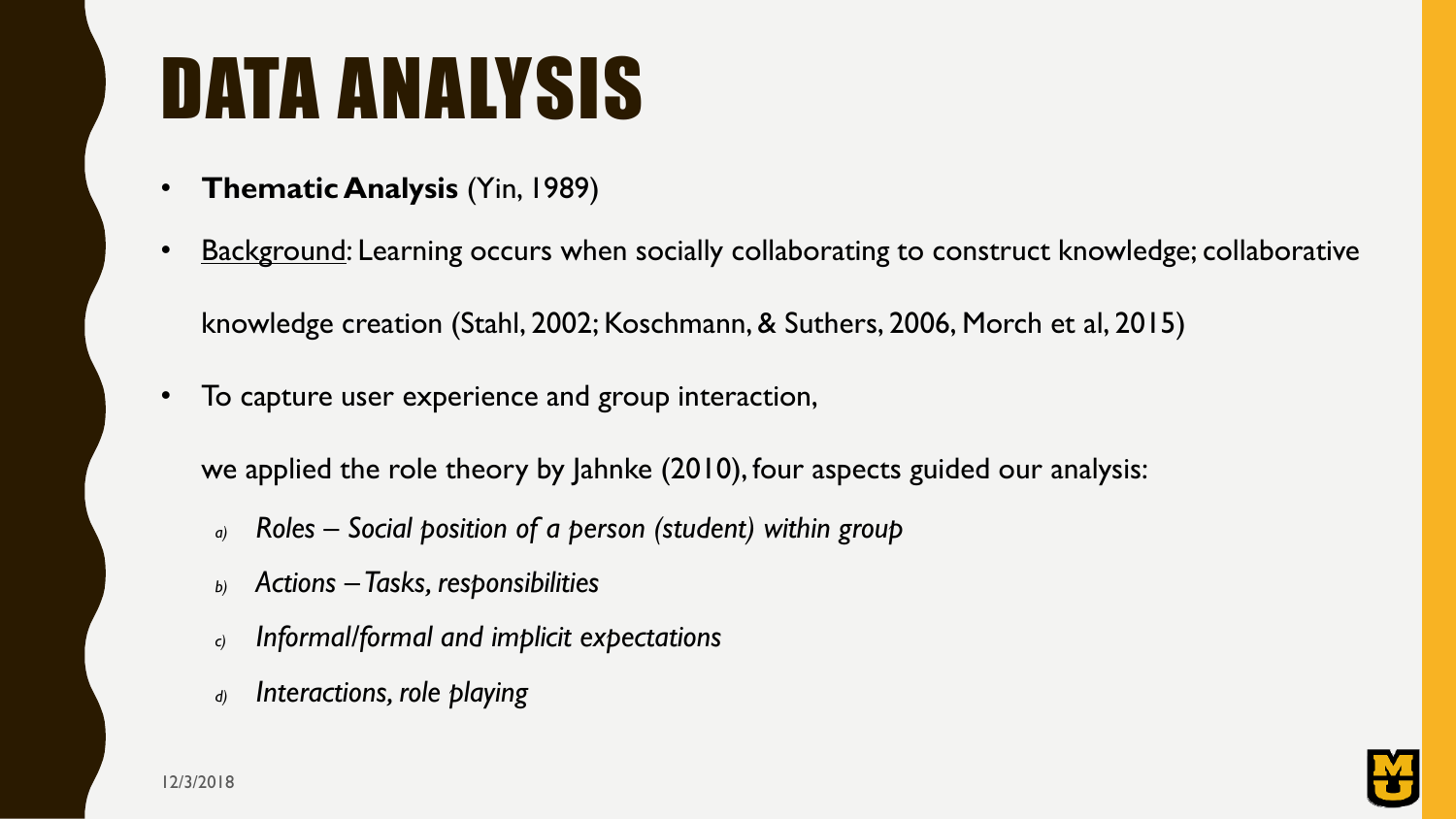## RESULTS:

### 4 GROUPS **OVERVIEW**

|                                                                               | <b>Group I</b><br><b>Word Scramble</b>                                                                   | <b>Group 2</b><br><b>Why Me?</b>                                                                                                                                                                                       | <b>Group 3</b><br><b>Libway</b>                                                                                                                                                                                                           | <b>Group</b><br><b>Ethics Dilemma</b>                                                                 |
|-------------------------------------------------------------------------------|----------------------------------------------------------------------------------------------------------|------------------------------------------------------------------------------------------------------------------------------------------------------------------------------------------------------------------------|-------------------------------------------------------------------------------------------------------------------------------------------------------------------------------------------------------------------------------------------|-------------------------------------------------------------------------------------------------------|
| <b>Started with</b>                                                           | <b>GuidiGo</b>                                                                                           | <b>GuidiGo</b>                                                                                                                                                                                                         | <b>ARIS</b>                                                                                                                                                                                                                               | <b>ARIS</b>                                                                                           |
| Roles,<br><b>Positions</b><br>(Leader-ship,                                   | Group member was<br>selected to be group<br>similar project in the past.<br>Roles did not change         | Group leader was established Group leader switched<br>before the first group<br>Active Agents) she had been involved in a until the end of the project.<br><b>Roles and duties were</b><br>equally divided between all | during project; original leader project manager role and<br>leader during first meeting, meeting and stayed constant took the role as programmer the other member the<br>for prototyping so another<br>member took on the leader<br>role. | One member took on the<br>designer, coder role. One<br>member dropped out after<br>the first meeting. |
|                                                                               | throughout project.                                                                                      | team members for equity of<br>workload while the group<br>leader helped manage the<br>process.                                                                                                                         | <b>Group members chose</b><br>roles based on their<br>strengths and interests<br>(organizing, usability, coding).                                                                                                                         | Roles did not change<br>throughout the project.                                                       |
| <b>Actions taken</b><br>on their own<br>vs. being told<br>by an<br>instructor | <b>Active Agents:</b><br>The group took the<br>approach of divide and<br>conquer.<br>Utilized conceptual | <b>Active Agents:</b><br>Generated their own<br>as a group.<br>Utilized the project                                                                                                                                    | <b>Active Agents: Revised</b><br>original conceptual<br>timelines and task documents framework template that was document, idea inventory<br>provided<br>Instructor Led: Group                                                            | <b>Active Agents": Used</b><br>project management<br>and conceptual framework<br>to design prototype. |
|                                                                               | framework and assigned<br>individual tasks.                                                              | management document, idea wanted more face to face<br>inventory, conceptual<br>framework and usability<br>guides.                                                                                                      | class instruction/ lab time on<br>using ARIS with an<br>instructor.                                                                                                                                                                       | Instructor Led: More help<br>with learning the ARIS<br>platform.                                      |
| Group<br><b>Coordination</b>                                                  | <b>Online/ Virtual Utilized Facebook and</b><br>email for virtual meetings.                              | Utilized WeChat for virtual<br>meetings.                                                                                                                                                                               | Utilized Slack and What's<br>App to work mainly virtually. independently but                                                                                                                                                              | Each worked<br>contacted each other                                                                   |
|                                                                               | face do to schedules.                                                                                    | Did not meet much face to Met at least once a week in<br>face to face meetings to<br>review the weeks previous<br>tasks and plan upcoming<br>activities.                                                               | Met at least once per month through email to touch<br>either virtually or physically.                                                                                                                                                     | base.                                                                                                 |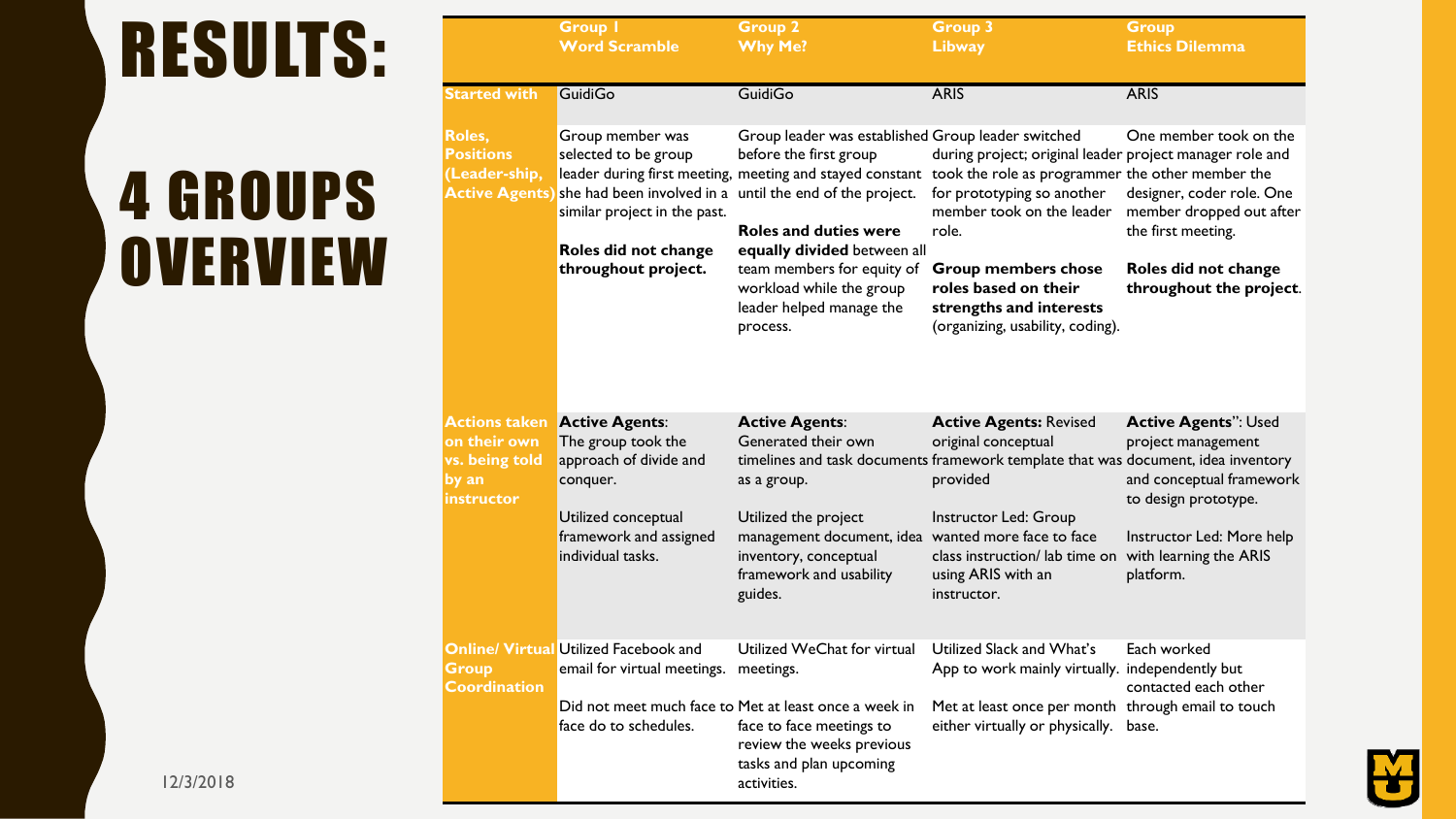## 4 GROUPS **OVERVIEW**

|                                                 | <b>Group I</b><br><b>Word Scramble</b>                                                                                                            | <b>Group 2</b><br><b>Why Me?</b>                                                                                                                                                                                                             | <b>Group 3</b><br><b>Libway</b>                                                            | <b>Group</b><br><b>Ethics Dilemma</b>                                                                                              |
|-------------------------------------------------|---------------------------------------------------------------------------------------------------------------------------------------------------|----------------------------------------------------------------------------------------------------------------------------------------------------------------------------------------------------------------------------------------------|--------------------------------------------------------------------------------------------|------------------------------------------------------------------------------------------------------------------------------------|
| <b>Tools for</b><br>project<br>manage-<br>ment  | <b>Slack, shared Google</b><br>Drive with docs and<br>chat.                                                                                       | <b>WeChat, Google Drive.</b>                                                                                                                                                                                                                 | Slack (more than any<br>other group), What's<br>App, Google Docs.                          | Slack (seldom), email,<br>Google Drive.                                                                                            |
| <b>Platform</b><br>used for<br><b>Prototype</b> | Kept Guidigo.                                                                                                                                     | Kept GuidiGo.                                                                                                                                                                                                                                | Kept ARIS, added<br>additional coding.                                                     | Kept Aris.                                                                                                                         |
| <b>Develop-</b><br>ment                         | Very dissatisfied with<br>platform. Group felt<br>they missed out on<br>programming<br>opportunities.<br>another platform to<br>meet their needs. | Group was dissatisfied<br>with the platform and the resources to help with<br>features and functionality. additional coding for<br>They did not seek out<br>another platform or<br>They did not seek out alternative to meet their<br>needs. | Group retained outside<br>their prototype concept.                                         | Did not seek out another<br>platform.                                                                                              |
| <b>Skills</b><br><b>Learned</b>                 | Group felt they<br>missed out on<br>computer<br>though a demo was<br>given to show each<br>platforms capabilities.                                | Adobe Premiere, Pro and Java script<br>video editing skills<br>programming, did not General process of game<br>change platforms even design and development<br>Project management<br>360-degree camera                                       | Coding<br>Mobile app design<br><b>Project Management</b>                                   | Functions of ARIS as a<br>gaming tool and how to<br>use it                                                                         |
| constraints                                     | <b>Project time Completed the</b><br>prototype with<br>original concept<br>design in time.                                                        | Changed game stops<br>from 18 to 16 to better<br>support game<br>content/objectives;<br>managed in time.                                                                                                                                     | <b>Redesigned and</b><br>scaled back original<br>concept to fit into<br>project timeframe. | Group completed a<br>partial prototype.<br>Went with original<br>design idea. Did not<br>adjust their timeframe or<br>design idea. |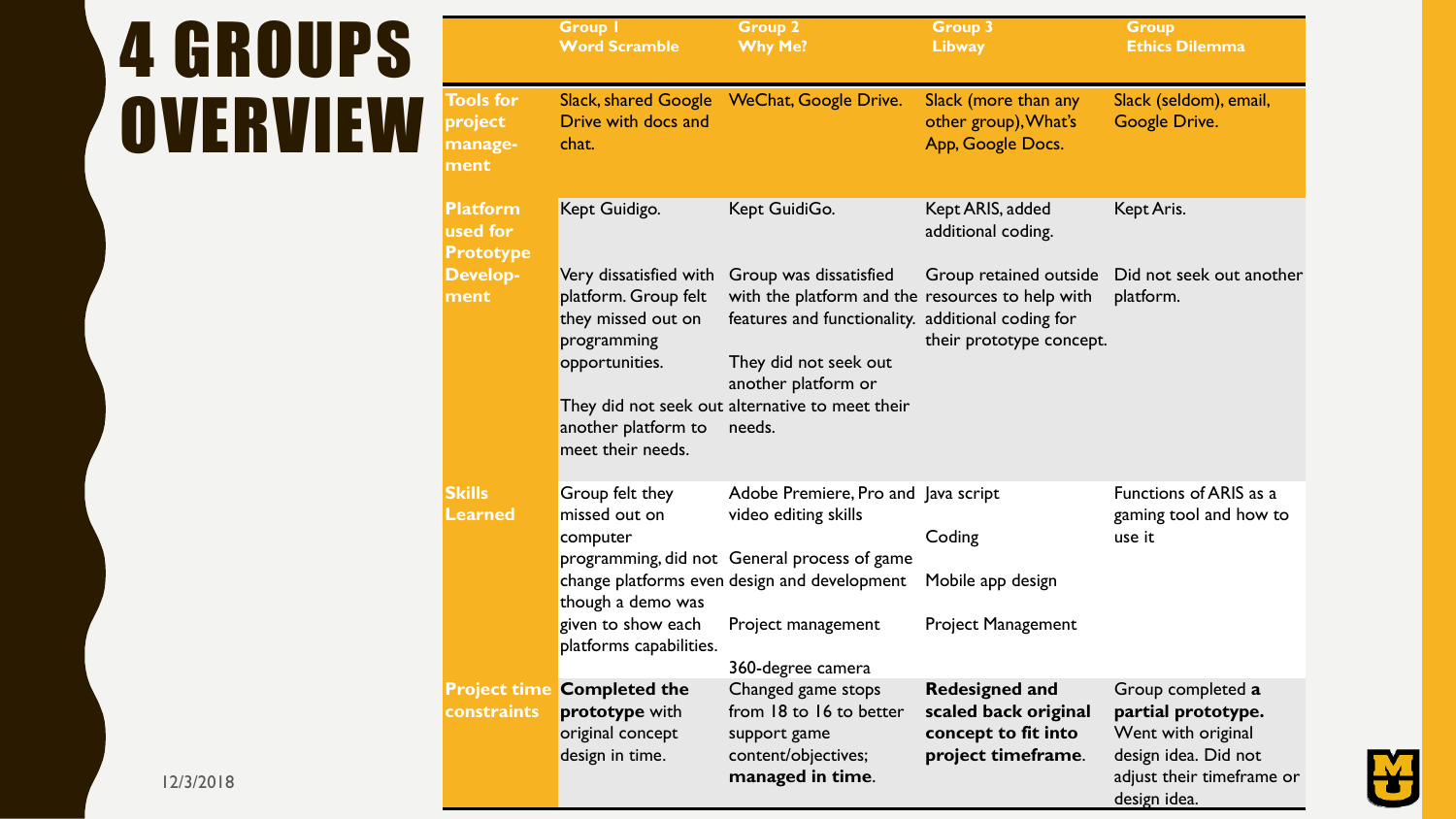## THREE THEMES

…demonstrate crucial situations for students in which they **experienced a dilemma** between

- what they wanted to do, their ideas or visions VERSUS
- the reality, what is actual possible and doable when developing IT products

These are in fact challenges that are common in IT product development.

- Theme 1 Students stuck with their first choice of the platform…
	- Although a Change to a New Platform Would Have Enabled Them to Accomplish Their Goals
- Theme 2 Students asked for more structure / facilitation…

– Although the project asked them to create their own structures and instructor encouraged them to asking for help/ support.

Theme  $3$  – Students struggled with time restriction (e.g., excuses: more time  $=$  better quality of the game) – vs. reality (there is always a time restriction; cannot be an excuse)

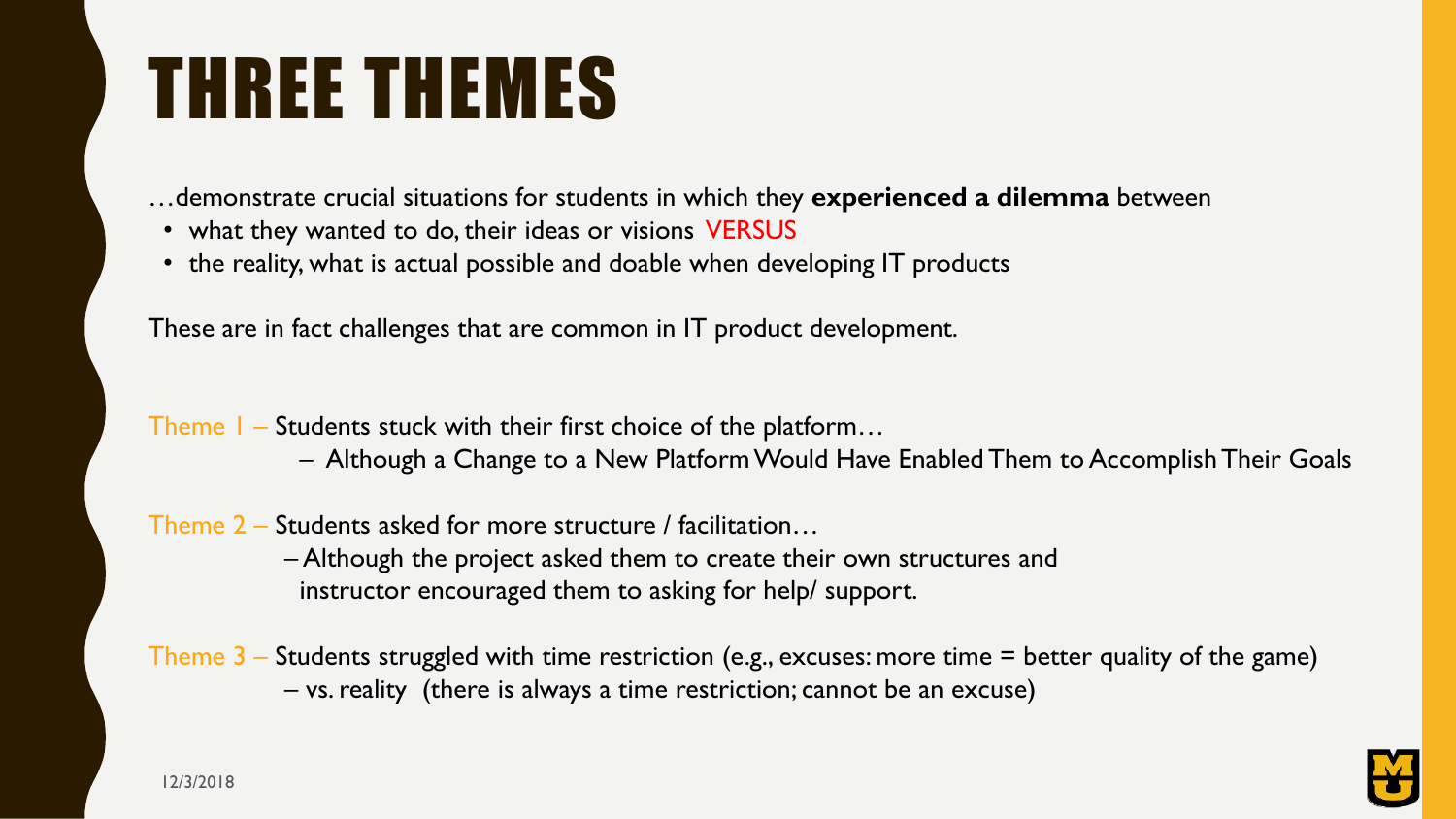## IMPLICATIONS …

 Although students had the opportunity to be in charge of their learning, they still want instructor led activities (not used to being active agents of their own learning)

- Students indicated they needed a more *formalized structure* for certain parts of the course (game design theory, lab time to learn technical platforms)
- $\Box$  Central communication tool (Slack) was important for group collaboration in virtual settings
- $\Box$  Unwilling to change platforms when dissatisfied
- $\Box$  Not able to adjust game content/goals to timeframe as in a real-world IT project scenario

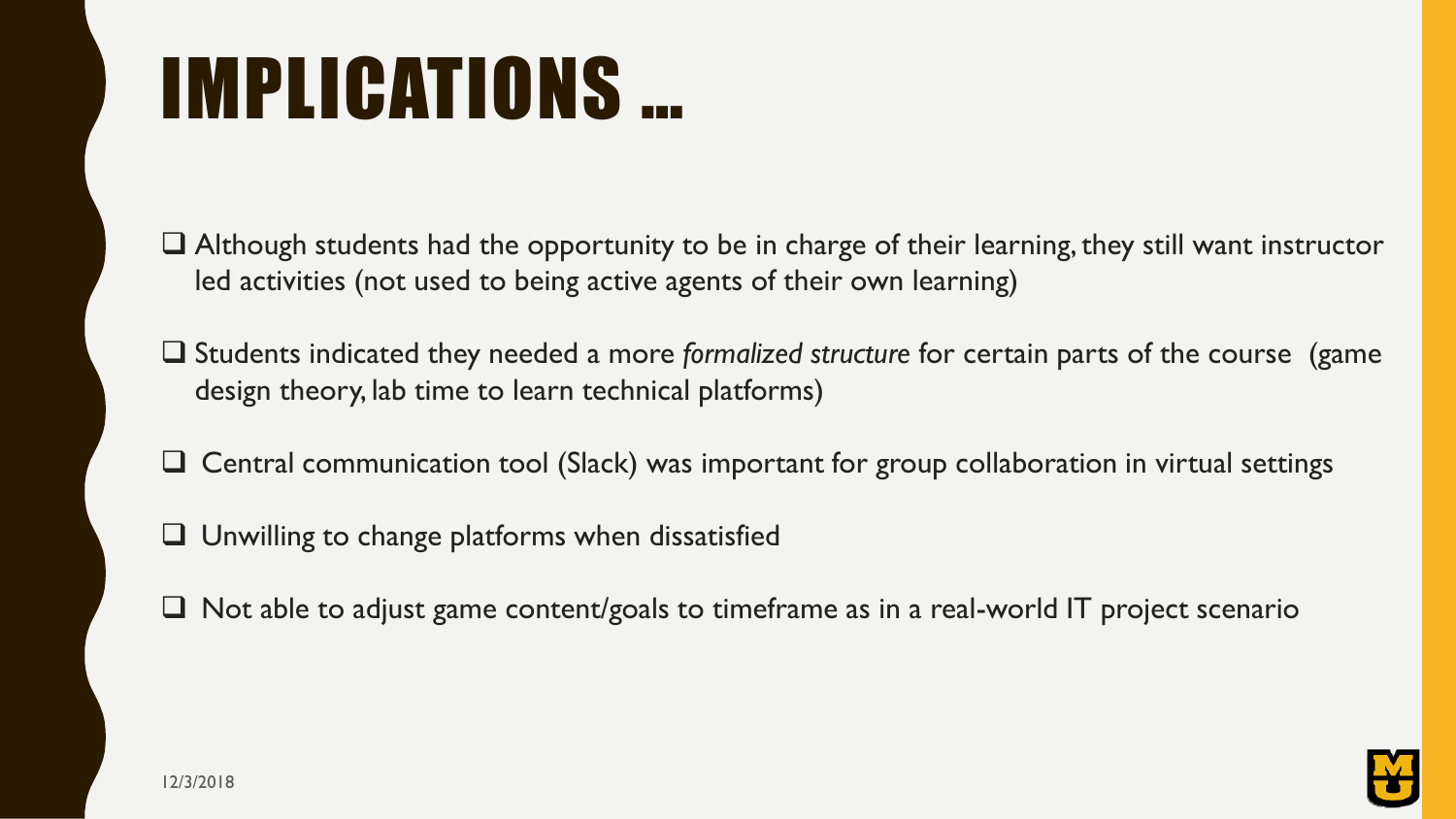# TAKE AWAY MESSAGE

"But you didn't tell us, that we could change the platform

#### **Were the students co-designers?**

- o No, not yet!
	- They are active agents but struggled to take agency.

#### **What is needed in courses to help them move from active agents to co-designers?**

- o Besides the things that we already know, e.g., clear instruction, clear communication (we thought we did) …
- o …reflect with students in the beginning, middle, and before the end, and apply coaching methods – Ask them: *why did you do it that way, and even more important: why didn't you do it the other way? You have more options!*